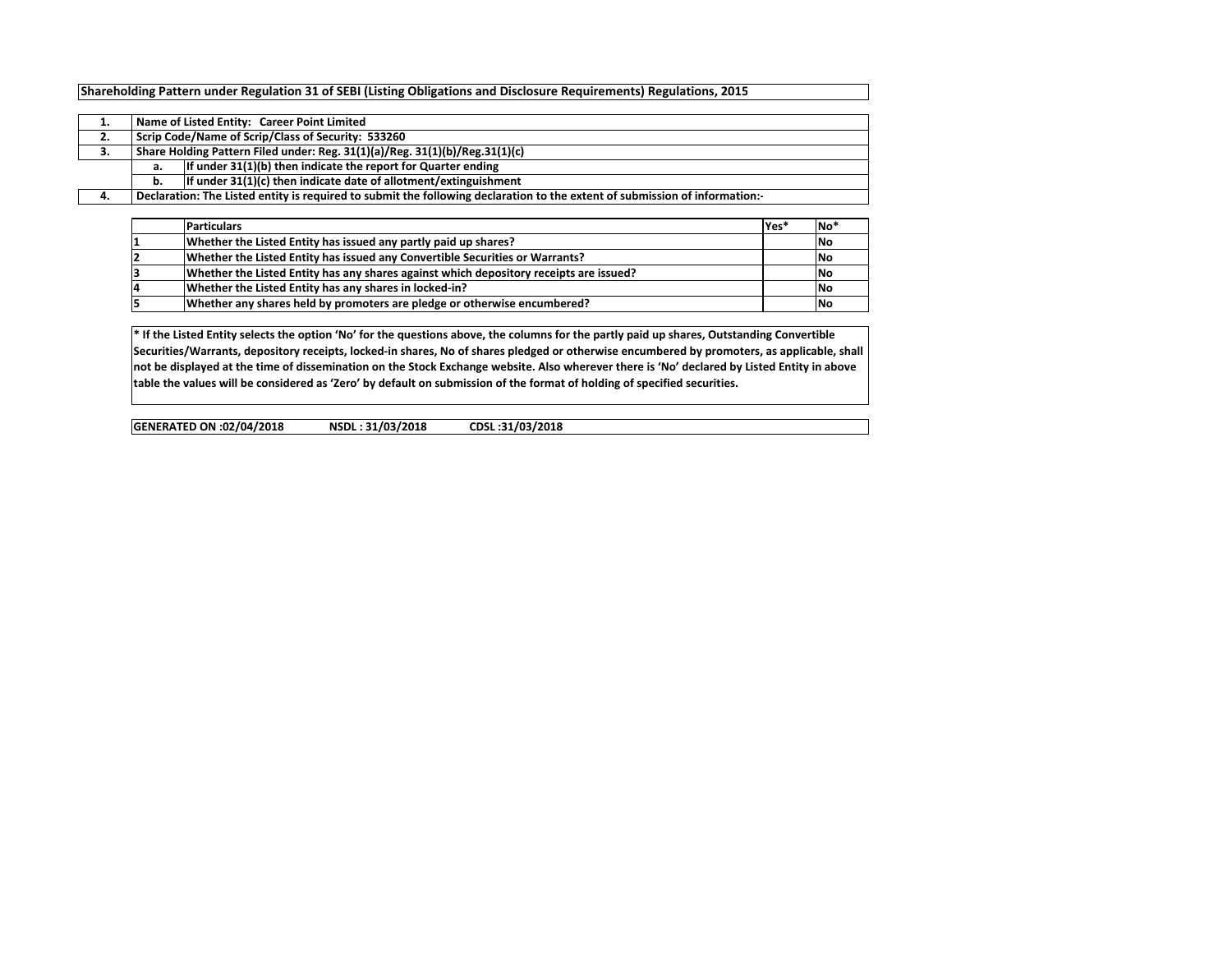**Career Point Limited Table I - Summary Statement holding of specified securities**

|      |                                      |                  |                    |             |                         |                      | Sharehold   |                                |                                            |                     |                | <b>Shares</b><br>ing, as a |                               |                               |                   | <b>Number of Shares</b> |               |               |
|------|--------------------------------------|------------------|--------------------|-------------|-------------------------|----------------------|-------------|--------------------------------|--------------------------------------------|---------------------|----------------|----------------------------|-------------------------------|-------------------------------|-------------------|-------------------------|---------------|---------------|
|      |                                      |                  |                    |             |                         |                      | ing as a %  |                                |                                            |                     |                | Underlyin %                |                               |                               |                   | pledged or              |               |               |
|      |                                      |                  |                    |             |                         |                      | of total    |                                | Number of Voting Rights held in each class |                     |                | assuming                   |                               | Number of Locked in otherwise |                   |                         |               | <b>Number</b> |
|      |                                      |                  |                    |             |                         |                      |             |                                | of securities                              |                     |                |                            |                               | shares                        |                   | encumbered              |               |               |
|      |                                      |                  |                    | No. of      | No. of                  |                      | no. of      |                                |                                            |                     | Outstandi full |                            |                               |                               |                   |                         | of equity     |               |
|      |                                      |                  | No. of             | Partly      | shares                  |                      | shares      |                                |                                            |                     | conversio      |                            |                               |                               |                   | shares                  |               |               |
|      |                                      |                  | fully paid paid-up |             | underlyin               |                      |             | (calculate No of Voting Rights |                                            | convertibl n of     |                |                            | As a % of                     |                               | As a % of held in |                         |               |               |
|      |                                      | Nos. of          | up equity equity   |             |                         | Total nos. Id as per |             |                                |                                            |                     | Total as a le  |                            | convertibl                    |                               | total             |                         | total         | demateri      |
|      |                                      | sharehold shares |                    | shares      | <b>Depositor shares</b> |                      | SCRR,       | Class eg:                      |                                            |                     | % of           | securities e               |                               |                               | <b>Shares</b>     |                         | <b>Shares</b> | alised        |
|      | Category Category of shareholder     | ers              | held               | <b>held</b> | y Receipts held         |                      | 1957)       |                                | Class eg: y Total                          |                     | $(A+B+C)$      |                            | (including securities No. (a) |                               | held(b)           | No. (a)                 | held(b)       | form          |
|      | (11)                                 | (III)            | (IV)               | (V)         | (VI)                    | $(VII) =$            | (VIII) As a |                                |                                            | (IX)                |                | (X)                        | (XI)=                         |                               | (XII)             |                         | (XIII)        | (XIV)         |
| (A)  | Promoter & Promoter Group            |                  | 11138879 0         |             |                         | 11138879 61.3275     |             | 11138879 0                     |                                            | 11138879 61.3275    |                |                            | 61.3275                       |                               | 0.0000            |                         | 0.0000        | 11138879      |
| (B)  | Public                               | 14803            | 7024060            |             |                         | 7024060              | 38.6725     | 7024060                        |                                            | 7024060             | 38.6725        |                            | 38.6725                       |                               | 0.0000            | <b>NA</b>               | <b>INA</b>    | 7024059       |
| (C)  | Non Promoter - Non Public            |                  |                    |             |                         |                      |             |                                |                                            |                     |                |                            |                               |                               | 0.0000            | <b>NA</b>               | <b>NA</b>     |               |
| (C1) | <b>Shares Underlying DRs</b>         |                  |                    |             |                         |                      | 0.0000      |                                |                                            |                     | 0.0000         |                            | 0.0000                        |                               | 0.0000            | <b>NA</b>               | <b>NA</b>     |               |
| (C2) | <b>Shares Held By Employee Trust</b> |                  |                    |             |                         |                      | 0.0000      |                                |                                            |                     | 0.0000         |                            | 0.0000                        |                               | 0.0000            | <b>NA</b>               | <b>INA</b>    |               |
|      | Total                                | 14811            | 18162939 0         |             |                         |                      |             | 18162939 100.0000 18162939 0   |                                            | 18162939 100.0000 0 |                |                            | 100.0000                      |                               | 0.0000            |                         | 0.0000        | 18162938      |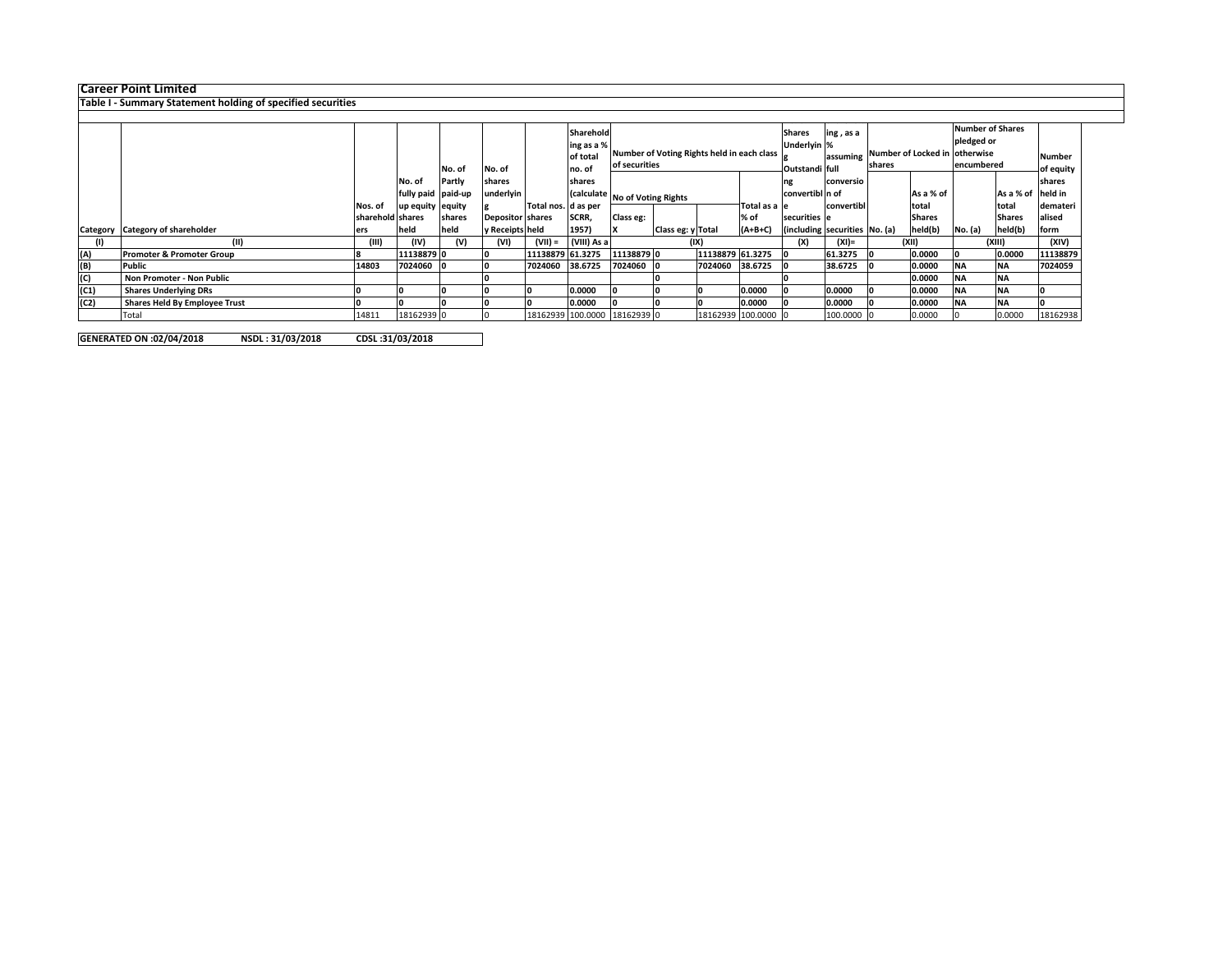|                                                                                                                                                                                                                                                                                                                                                                                                                                                                                                                                                                                                                                                                                                                            |                                         |                         |                                                                                                                                                                                        | No. of                                                                                                           |                                  | ing %                                                                                                              |                                                                                                                                                                                                        |                                                                                |                                                                                                  |                                                 |                                                                                                                                                                                                 | ing, as a                            | shares                                                                                                                                                                                                   |                                                         |                                                                                                                                                             |         | Number                                                                                                                                                                                                                                                                |
|----------------------------------------------------------------------------------------------------------------------------------------------------------------------------------------------------------------------------------------------------------------------------------------------------------------------------------------------------------------------------------------------------------------------------------------------------------------------------------------------------------------------------------------------------------------------------------------------------------------------------------------------------------------------------------------------------------------------------|-----------------------------------------|-------------------------|----------------------------------------------------------------------------------------------------------------------------------------------------------------------------------------|------------------------------------------------------------------------------------------------------------------|----------------------------------|--------------------------------------------------------------------------------------------------------------------|--------------------------------------------------------------------------------------------------------------------------------------------------------------------------------------------------------|--------------------------------------------------------------------------------|--------------------------------------------------------------------------------------------------|-------------------------------------------------|-------------------------------------------------------------------------------------------------------------------------------------------------------------------------------------------------|--------------------------------------|----------------------------------------------------------------------------------------------------------------------------------------------------------------------------------------------------------|---------------------------------------------------------|-------------------------------------------------------------------------------------------------------------------------------------------------------------|---------|-----------------------------------------------------------------------------------------------------------------------------------------------------------------------------------------------------------------------------------------------------------------------|
|                                                                                                                                                                                                                                                                                                                                                                                                                                                                                                                                                                                                                                                                                                                            |                                         |                         |                                                                                                                                                                                        |                                                                                                                  |                                  |                                                                                                                    |                                                                                                                                                                                                        |                                                                                |                                                                                                  |                                                 | ng                                                                                                                                                                                              |                                      |                                                                                                                                                                                                          |                                                         |                                                                                                                                                             |         | of equity                                                                                                                                                                                                                                                             |
|                                                                                                                                                                                                                                                                                                                                                                                                                                                                                                                                                                                                                                                                                                                            |                                         |                         |                                                                                                                                                                                        |                                                                                                                  |                                  |                                                                                                                    |                                                                                                                                                                                                        |                                                                                |                                                                                                  |                                                 |                                                                                                                                                                                                 |                                      |                                                                                                                                                                                                          |                                                         |                                                                                                                                                             |         | shares                                                                                                                                                                                                                                                                |
|                                                                                                                                                                                                                                                                                                                                                                                                                                                                                                                                                                                                                                                                                                                            |                                         |                         |                                                                                                                                                                                        |                                                                                                                  |                                  |                                                                                                                    |                                                                                                                                                                                                        |                                                                                |                                                                                                  |                                                 |                                                                                                                                                                                                 |                                      |                                                                                                                                                                                                          |                                                         |                                                                                                                                                             |         | held in                                                                                                                                                                                                                                                               |
|                                                                                                                                                                                                                                                                                                                                                                                                                                                                                                                                                                                                                                                                                                                            |                                         |                         |                                                                                                                                                                                        |                                                                                                                  |                                  |                                                                                                                    |                                                                                                                                                                                                        |                                                                                |                                                                                                  |                                                 |                                                                                                                                                                                                 |                                      |                                                                                                                                                                                                          |                                                         |                                                                                                                                                             |         | demateria<br>lised form                                                                                                                                                                                                                                               |
|                                                                                                                                                                                                                                                                                                                                                                                                                                                                                                                                                                                                                                                                                                                            |                                         |                         |                                                                                                                                                                                        |                                                                                                                  |                                  |                                                                                                                    |                                                                                                                                                                                                        |                                                                                |                                                                                                  |                                                 |                                                                                                                                                                                                 |                                      |                                                                                                                                                                                                          |                                                         |                                                                                                                                                             |         | (XIV)                                                                                                                                                                                                                                                                 |
|                                                                                                                                                                                                                                                                                                                                                                                                                                                                                                                                                                                                                                                                                                                            |                                         |                         |                                                                                                                                                                                        |                                                                                                                  |                                  |                                                                                                                    |                                                                                                                                                                                                        |                                                                                |                                                                                                  |                                                 |                                                                                                                                                                                                 |                                      |                                                                                                                                                                                                          |                                                         |                                                                                                                                                             |         |                                                                                                                                                                                                                                                                       |
|                                                                                                                                                                                                                                                                                                                                                                                                                                                                                                                                                                                                                                                                                                                            |                                         |                         |                                                                                                                                                                                        |                                                                                                                  |                                  |                                                                                                                    |                                                                                                                                                                                                        |                                                                                | 11138879                                                                                         | 61.3275                                         | I∩                                                                                                                                                                                              | 61.3275                              |                                                                                                                                                                                                          | 0.0000                                                  |                                                                                                                                                             | 0.0000  | 11138879                                                                                                                                                                                                                                                              |
| ABYPM2876K                                                                                                                                                                                                                                                                                                                                                                                                                                                                                                                                                                                                                                                                                                                 |                                         | 1669279                 |                                                                                                                                                                                        |                                                                                                                  | 1669279                          | 9.1906                                                                                                             | 1669279                                                                                                                                                                                                |                                                                                | 1669279                                                                                          | 9.1906                                          |                                                                                                                                                                                                 | 9.1906                               |                                                                                                                                                                                                          | 0.0000                                                  |                                                                                                                                                             | 0.0000  | 1669279                                                                                                                                                                                                                                                               |
| ABHPM3580H                                                                                                                                                                                                                                                                                                                                                                                                                                                                                                                                                                                                                                                                                                                 |                                         | 1386300                 |                                                                                                                                                                                        |                                                                                                                  | 1386300                          | 7.6326                                                                                                             | 1386300                                                                                                                                                                                                |                                                                                | 1386300                                                                                          | .6326                                           |                                                                                                                                                                                                 | 7.6326                               |                                                                                                                                                                                                          | 0.0000                                                  |                                                                                                                                                             | 0.0000  | 1386300                                                                                                                                                                                                                                                               |
| ABGPM1388N                                                                                                                                                                                                                                                                                                                                                                                                                                                                                                                                                                                                                                                                                                                 |                                         | 1385800                 |                                                                                                                                                                                        |                                                                                                                  | 1385800                          | 7.6298                                                                                                             | 1385800                                                                                                                                                                                                |                                                                                | 1385800                                                                                          | .6298                                           |                                                                                                                                                                                                 | 7.6298                               |                                                                                                                                                                                                          | 0.0000                                                  |                                                                                                                                                             | 0.0000  | 1385800                                                                                                                                                                                                                                                               |
| ABYPM2895G                                                                                                                                                                                                                                                                                                                                                                                                                                                                                                                                                                                                                                                                                                                 |                                         | 1339500                 |                                                                                                                                                                                        |                                                                                                                  | 1339500                          | 7.3749                                                                                                             | 1339500                                                                                                                                                                                                |                                                                                | 1339500                                                                                          | .3749                                           |                                                                                                                                                                                                 | 7.3749                               |                                                                                                                                                                                                          | 0.0000                                                  |                                                                                                                                                             | 0.0000  | 1339500                                                                                                                                                                                                                                                               |
| ABZPK2858C                                                                                                                                                                                                                                                                                                                                                                                                                                                                                                                                                                                                                                                                                                                 |                                         | 1339500                 |                                                                                                                                                                                        |                                                                                                                  | 1339500                          | 7.3749                                                                                                             | 1339500                                                                                                                                                                                                |                                                                                | 1339500                                                                                          | .3749                                           |                                                                                                                                                                                                 | 7.3749                               |                                                                                                                                                                                                          | 0.0000                                                  |                                                                                                                                                             | 0.0000  | 1339500                                                                                                                                                                                                                                                               |
| ACKPM6442L                                                                                                                                                                                                                                                                                                                                                                                                                                                                                                                                                                                                                                                                                                                 |                                         | 1339500                 |                                                                                                                                                                                        |                                                                                                                  | 1339500                          | 7.3749                                                                                                             | 1339500                                                                                                                                                                                                |                                                                                | 1339500                                                                                          | .3749                                           |                                                                                                                                                                                                 | 7.3749                               |                                                                                                                                                                                                          | 0.0000                                                  |                                                                                                                                                             | 0.0000  | 1339500                                                                                                                                                                                                                                                               |
|                                                                                                                                                                                                                                                                                                                                                                                                                                                                                                                                                                                                                                                                                                                            |                                         |                         |                                                                                                                                                                                        |                                                                                                                  |                                  |                                                                                                                    |                                                                                                                                                                                                        |                                                                                |                                                                                                  |                                                 |                                                                                                                                                                                                 |                                      |                                                                                                                                                                                                          |                                                         |                                                                                                                                                             |         | 1339500                                                                                                                                                                                                                                                               |
|                                                                                                                                                                                                                                                                                                                                                                                                                                                                                                                                                                                                                                                                                                                            |                                         |                         |                                                                                                                                                                                        |                                                                                                                  |                                  |                                                                                                                    |                                                                                                                                                                                                        |                                                                                |                                                                                                  |                                                 |                                                                                                                                                                                                 |                                      |                                                                                                                                                                                                          |                                                         |                                                                                                                                                             |         | 1339500                                                                                                                                                                                                                                                               |
|                                                                                                                                                                                                                                                                                                                                                                                                                                                                                                                                                                                                                                                                                                                            |                                         |                         |                                                                                                                                                                                        |                                                                                                                  |                                  |                                                                                                                    |                                                                                                                                                                                                        |                                                                                |                                                                                                  |                                                 |                                                                                                                                                                                                 |                                      |                                                                                                                                                                                                          |                                                         |                                                                                                                                                             |         |                                                                                                                                                                                                                                                                       |
|                                                                                                                                                                                                                                                                                                                                                                                                                                                                                                                                                                                                                                                                                                                            |                                         |                         |                                                                                                                                                                                        |                                                                                                                  |                                  |                                                                                                                    |                                                                                                                                                                                                        |                                                                                |                                                                                                  |                                                 |                                                                                                                                                                                                 |                                      |                                                                                                                                                                                                          |                                                         |                                                                                                                                                             |         |                                                                                                                                                                                                                                                                       |
|                                                                                                                                                                                                                                                                                                                                                                                                                                                                                                                                                                                                                                                                                                                            |                                         |                         |                                                                                                                                                                                        |                                                                                                                  |                                  |                                                                                                                    |                                                                                                                                                                                                        |                                                                                |                                                                                                  |                                                 |                                                                                                                                                                                                 |                                      |                                                                                                                                                                                                          |                                                         |                                                                                                                                                             |         |                                                                                                                                                                                                                                                                       |
|                                                                                                                                                                                                                                                                                                                                                                                                                                                                                                                                                                                                                                                                                                                            |                                         |                         |                                                                                                                                                                                        |                                                                                                                  |                                  |                                                                                                                    |                                                                                                                                                                                                        |                                                                                |                                                                                                  |                                                 |                                                                                                                                                                                                 |                                      |                                                                                                                                                                                                          |                                                         |                                                                                                                                                             |         | 11138879                                                                                                                                                                                                                                                              |
|                                                                                                                                                                                                                                                                                                                                                                                                                                                                                                                                                                                                                                                                                                                            |                                         |                         |                                                                                                                                                                                        |                                                                                                                  |                                  |                                                                                                                    |                                                                                                                                                                                                        |                                                                                |                                                                                                  |                                                 |                                                                                                                                                                                                 |                                      |                                                                                                                                                                                                          |                                                         |                                                                                                                                                             |         |                                                                                                                                                                                                                                                                       |
|                                                                                                                                                                                                                                                                                                                                                                                                                                                                                                                                                                                                                                                                                                                            |                                         |                         |                                                                                                                                                                                        |                                                                                                                  |                                  | 0.0000                                                                                                             |                                                                                                                                                                                                        |                                                                                |                                                                                                  | 0.0000                                          |                                                                                                                                                                                                 |                                      |                                                                                                                                                                                                          | 0.0000                                                  |                                                                                                                                                             |         |                                                                                                                                                                                                                                                                       |
|                                                                                                                                                                                                                                                                                                                                                                                                                                                                                                                                                                                                                                                                                                                            | ın                                      | n                       |                                                                                                                                                                                        | 'n                                                                                                               |                                  |                                                                                                                    |                                                                                                                                                                                                        | n                                                                              | n                                                                                                |                                                 | n                                                                                                                                                                                               |                                      |                                                                                                                                                                                                          |                                                         |                                                                                                                                                             |         |                                                                                                                                                                                                                                                                       |
|                                                                                                                                                                                                                                                                                                                                                                                                                                                                                                                                                                                                                                                                                                                            |                                         |                         | I∩                                                                                                                                                                                     |                                                                                                                  |                                  | 0.0000                                                                                                             | I∩                                                                                                                                                                                                     |                                                                                |                                                                                                  |                                                 |                                                                                                                                                                                                 |                                      |                                                                                                                                                                                                          |                                                         |                                                                                                                                                             |         |                                                                                                                                                                                                                                                                       |
|                                                                                                                                                                                                                                                                                                                                                                                                                                                                                                                                                                                                                                                                                                                            |                                         |                         |                                                                                                                                                                                        |                                                                                                                  |                                  | 0.0000                                                                                                             | I∩                                                                                                                                                                                                     |                                                                                |                                                                                                  |                                                 |                                                                                                                                                                                                 |                                      |                                                                                                                                                                                                          |                                                         |                                                                                                                                                             |         |                                                                                                                                                                                                                                                                       |
|                                                                                                                                                                                                                                                                                                                                                                                                                                                                                                                                                                                                                                                                                                                            |                                         |                         |                                                                                                                                                                                        |                                                                                                                  |                                  |                                                                                                                    |                                                                                                                                                                                                        |                                                                                |                                                                                                  |                                                 |                                                                                                                                                                                                 |                                      |                                                                                                                                                                                                          |                                                         |                                                                                                                                                             |         |                                                                                                                                                                                                                                                                       |
|                                                                                                                                                                                                                                                                                                                                                                                                                                                                                                                                                                                                                                                                                                                            |                                         |                         |                                                                                                                                                                                        |                                                                                                                  |                                  | 0.0000                                                                                                             |                                                                                                                                                                                                        |                                                                                |                                                                                                  | 0.0000                                          |                                                                                                                                                                                                 | 0.0000                               |                                                                                                                                                                                                          | 0.0000                                                  |                                                                                                                                                             | 0.0000  |                                                                                                                                                                                                                                                                       |
|                                                                                                                                                                                                                                                                                                                                                                                                                                                                                                                                                                                                                                                                                                                            |                                         |                         |                                                                                                                                                                                        |                                                                                                                  |                                  |                                                                                                                    |                                                                                                                                                                                                        |                                                                                |                                                                                                  |                                                 |                                                                                                                                                                                                 | 61.3275                              |                                                                                                                                                                                                          | 0.0000                                                  |                                                                                                                                                             |         | 11138879                                                                                                                                                                                                                                                              |
| <b>Career Point Limited</b><br>Category & Name of the shareholders<br>(1)<br>Indian<br><b>Individuals / Hindu Undivided Family</b><br>Pramod Maheshwari<br>Om Prakash Maheshwari<br>Nawal Kishore Maheshwari<br>Gulab Chand Maheshwari<br>Kailash Bai<br>Neelima Maheshwari<br>Rekha Maheshwari<br>Shilpa Maheshwari<br>Central Government / State Government(s)<br><b>Financial Institutions / Banks</b><br>Any Other (Specify)<br>Sub Total (A)(1)<br>Foreign<br>Individuals (Non-Resident Individuals / Foreign Individuals)<br>Government<br><b>Institutions</b><br>Foreign Portfolio Investor<br>Any Other (Specify)<br>Sub Total (A)(2)<br>Total Shareholding Of Promoter And Promoter Group (A)=<br>$(A)(1)+(A)(2)$ | PAN<br>(II)<br>AHAPM7204M<br>ACKPM6441K | Nos. of<br>ers<br>(III) | Table II - Statement showing shareholding pattern of the Promoter and Promoter Group<br>No. of<br>fully paid<br>up equity<br>sharehold<br>shares<br>held<br>(IV)<br>1339500<br>1339500 | Partly<br>paid-up<br>equity<br>shares<br>held<br>(V)<br>11138879 0<br>11138879 0<br>I۵<br>In<br>'n<br>11138879 0 | shares<br>underlyin<br>(VI)<br>n | <b>Depositor</b> shares<br><b>Receipts</b> held<br>$(VII) =$<br>1339500<br>1339500<br>n<br>In<br>ln.<br>ln.<br>ln. | as per<br>SCRR,<br>1957 As a<br>Total nos.<br>% of<br>(VIII) As a<br>61.3275<br>11138879<br>7.3749<br>7.3749<br>0.0000<br>0.0000<br>0.0000<br>11138879 61.3275<br>0.0000<br>0.0000<br>11138879 61.3275 | Sharehold<br>Class eg:<br>$(A+B+C2)$ X<br>1339500<br>1339500<br>'n<br>'n<br>In | calculated of securities<br><b>No of Voting Rights</b><br>11138879 0<br>11138879 0<br>11138879 0 | Class eg: y Total<br>(IX)<br>1339500<br>1339500 | Number of Voting Rights held in each class<br>% of<br>$(A+B+C)$<br>.3749<br>.3749<br>0.0000<br>0.0000<br>0.0000<br>11138879 61.3275<br>0.0000<br>0.0000<br>0.0000<br>0.0000<br>11138879 61.3275 | <b>Shares</b><br>Total as a e<br>(X) | Underlyin %<br>Outstandi full<br>conversio<br>convertibl n of<br>securities e<br>$(XI) =$<br>7.3749<br>7.3749<br>0.0000<br>0.0000<br>0.0000<br>61.3275<br>0.0000<br>0.0000<br>0.0000<br>0.0000<br>0.0000 | assuming<br>convertibl<br>(including securities No. (a) | As a % of<br>total<br><b>Shares</b><br>held(b)<br>(XII)<br>0.0000<br>0.0000<br>0.0000<br>0.0000<br>0.0000<br>0.0000<br>0.0000<br>0.0000<br>0.0000<br>0.0000 | No. (a) | <b>Number of Shares</b><br>Number of Locked in pledged or otherwise<br>encumbered<br>As a % of<br>total<br><b>Shares</b><br>held(b)<br>(XIII)<br>0.0000<br>0.0000<br>0.0000<br>0.0000<br>0.0000<br>0.0000<br>0.0000<br>0.0000<br>0.0000<br>0.0000<br>0.0000<br>0.0000 |

**Details of Shares which remain unclaimed may be given hear along with details such as number of shareholders, outstanding shares held in demat/unclaimed suspense account, voting rights which are frozen etc.**

## **Note :**

(1) PAN would not be displayed on website of Stock Exchange(s)<br>(2) The term 'Encumbrance' has the same meaning as assigned under regulation 28(3) of SEBI (Substantial Acquisition of Shares and Takeovers) Regulations, 2011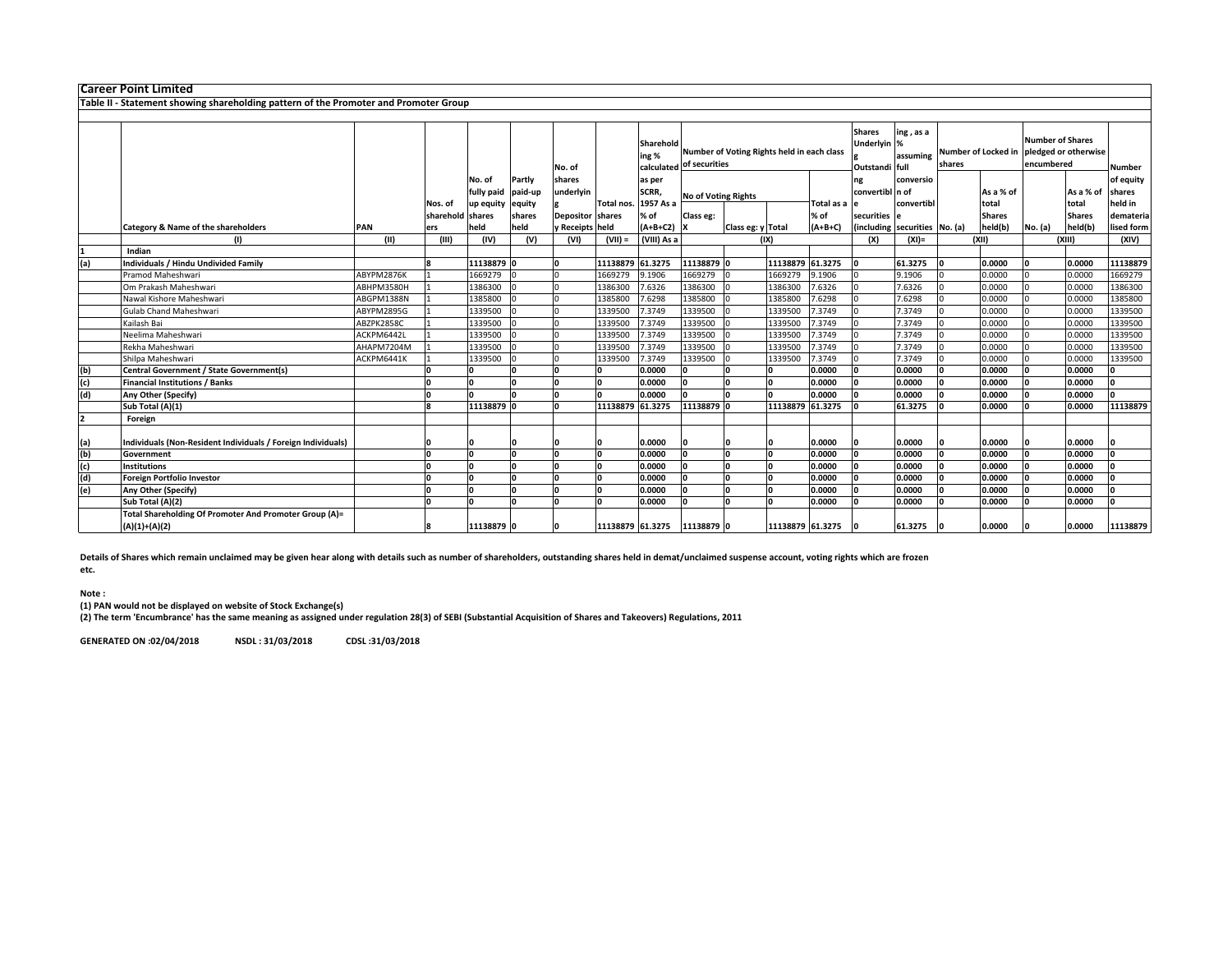| Table III - Statement showing shareholding pattern of the Public shareholder<br><b>Shares</b><br>ing, as a<br><b>Number of Shares</b><br>Underlyin %<br>Sharehold<br>Number of Voting Rights held in each class<br>Number of Locked in pledged or otherwise<br>ing %<br>assuming<br>encumbered<br>of securities<br>shares<br>calculated<br>Outstandi full<br>Number<br>No. of<br>Partly<br>conversio<br>of equity<br>No. of<br>shares<br>as per<br>ng<br>SCRR,<br>fully paid<br>paid-up<br>convertibl n of<br>As a % of<br>As a % of<br>shares<br>underlyin<br><b>No of Voting Rights</b><br>1957 As a<br>Total as a<br>convertibl<br>total<br>total<br>held in<br>Nos. of<br>up equity<br>equity<br>Total nos.<br>sharehold shares<br>% of<br><b>Shares</b><br>shares<br>Depositor shares<br>% of<br>Class eg:<br>securities<br><b>Shares</b><br>demateria<br>held<br>PAN<br>held<br>y Receipts held<br>$(A+B+C2)$<br>$(A+B+C)$<br>(including<br>held(b)<br>No. (a)<br>held(b)<br>lised form<br>Category & Name of the shareholders<br>Class eg: y Total<br>securities No. (a)<br>ers<br>(II)<br>(IV)<br>(VIII) As a<br>(XII)<br>(XIII)<br>(III)<br>(V)<br>(VI)<br>$(VII) =$<br>(IX)<br>(X)<br>$(XI) =$<br>(XIV)<br>$\sf^{(1)}$<br>Institutions<br><b>NA</b><br><b>Mutual Fund</b><br>339081<br>339081<br>1.8669<br>339081<br>339081<br>1.8669<br>1.8669<br>0.0000<br><b>NA</b><br>339081<br>(a)<br>0<br>339081<br>1.8669<br>339081<br>1.8669<br>0.0000<br><b>NA</b><br>Dsp Blackrock Small Cap Fund<br>AAAJD0430B<br>339081<br>339081<br>1.8669<br>NA<br>339081<br>0.0000<br>0.0000<br><b>NA</b><br><b>NA</b><br><b>Venture Capital Funds</b><br>0.0000<br>0.0000<br>(b)<br>O<br>١o<br><b>NA</b><br><b>NA</b><br>(c)<br>n<br>0.0000<br>0.0000<br>0.0000<br>0.0000<br><b>Alternate Investment Funds</b><br>O<br>I۵<br>(d)<br>0.0000<br>0.0000<br>0.0000<br>0.0000<br><b>NA</b><br><b>NA</b><br>n<br>Foreign Venture Capital Investors<br><b>NA</b><br>10661<br>10661<br>0.0587<br>10661<br>10661<br>0.0587<br>0.0587<br>0.0000<br><b>NA</b><br>10661<br>(e)<br>Foreign Portfolio Investor<br>(f)<br>0.0000<br><b>NA</b><br><b>NA</b><br>72156<br>0.3973<br>72156<br>72156<br>0.3973<br>0.3973<br>72156<br><b>Financial Institutions / Banks</b><br>72156<br>١o<br>O<br>١o<br>0.0000<br>0.0000<br>0.0000<br><b>NA</b><br><b>NA</b><br>(g)<br>0.0000<br>Insurance Companies<br>O<br>O<br>0<br>'n<br><b>NA</b><br><b>NA</b><br>Provident Funds/ Pension Funds<br>0.0000<br>0.0000<br>0.0000<br>0.0000<br>U<br>(h)<br>U<br>١o<br>0.0000<br><b>NA</b><br><b>NA</b><br>Any Other (Specify)<br>I۵<br>0.0000<br>0.0000<br>0.0000<br>O<br>2.3229<br>2.3229<br>2.3229<br><b>NA</b><br>421898<br>421898<br>421898<br>421898<br>421898<br>0.0000<br><b>NA</b><br>Sub Total (B)(1)<br>Central Government/ State Government(s)/<br><b>President of India</b><br><b>NA</b><br>Sub Total (B)(2)<br>O<br>0.0000<br>0.0000<br>0.0000<br>0.0000<br><b>NA</b><br>O<br>'n<br>O<br>O<br>In<br><b>Non-Institutions</b><br>(a)<br>ndividuals<br><b>NA</b><br><b>NA</b><br>Individual shareholders holding nominal share<br>13633<br>3171303<br>3171303<br>17.4603<br>3171303<br>3171303<br>17.4603<br>17.4603<br>0.0000<br><b>NA</b><br>NA<br>3171302<br>capital up to Rs. 2 lakhs.<br>i. Individual shareholders holding nominal<br>555071<br>3.0561<br>0.0000<br><b>NA</b><br><b>NA</b><br>share capital in excess of Rs. 2 lakhs.<br>555071<br>555071<br>3.0561<br>555071<br>3.0561<br>555071<br>11<br>0.0000<br>0.0000<br>0.0000<br>0.0000<br><b>NA</b><br><b>NA</b><br><b>NBFCs registered with RBI</b><br>I٥<br>'n<br>(b)<br>١o<br>n<br>0.0000<br><b>NA</b><br><b>NA</b><br>(c)<br>١o<br>0.0000<br>0.0000<br>0.0000<br>O<br><b>Employee Trusts</b><br><b>Overseas Depositories(holding DRs) (balancing</b><br>0.0000<br>0.0000<br>0.0000<br>0.0000<br><b>NA</b><br>(d)<br>'igure)<br>NA<br><b>NA</b><br>1154<br>2875788<br>2875788<br>15.8333<br>2875788<br>2875788<br>15.8333<br>15.8333<br>0.0000<br><b>NA</b><br>2875788<br>(e)<br>Any Other (Specify)<br>n<br>20<br>0.0001<br>20<br>0.0001<br>0.0001<br>0.0000<br><b>NA</b><br><b>NA</b><br>20<br><b>Trusts</b><br>'n<br>20<br>20<br>'n<br><b>NA</b><br>688<br>484437<br>484437<br>484437<br>484437<br>2.6672<br>2.6672<br>ΝA<br>484437<br><b>Hindu Undivided Family</b><br>2.6672<br>0.0000<br>196131<br>196131<br>196131<br>1.0798<br>0.0000<br>ΝA<br><b>NA</b><br>AADHB7855H<br>196131<br>1.0798<br>1.0798<br>196131<br>Suresh Bhatia<br>67<br>31812<br>31812<br>0.1751<br>31812<br>31812<br>0.1751<br>0.1751<br>0.0000<br><b>NA</b><br>31812<br>Non Resident Indians (Non Repat)<br><b>NA</b><br>132<br>71709<br>0.3948<br>71709<br>71709<br>0.3948<br>0.3948<br>0.0000<br><b>NA</b><br>Non Resident Indians (Repat)<br>71709<br><b>NA</b><br>71709<br>'n<br>'n<br>95<br>198963<br>1.0954<br>198963<br>198963<br>1.0954<br>198963<br>1.0954<br>0.0000<br><b>NA</b><br><b>NA</b><br>198963<br><b>Clearing Member</b><br>'n<br>n<br>171<br>2088847<br>2088847<br><b>NA</b><br><b>NA</b><br>2088847<br>11.5006<br>2088847<br>11.5006<br>11.5006<br>0.0000<br>2088847<br><b>Bodies Corporate</b><br>O<br>3.5634<br>ΝA<br>Rajasthan Global Securities Private Limited<br>AAACR4122R<br>647214<br>647214<br>3.5634<br>647214<br>647214<br>3.5634<br>0.0000<br><b>NA</b><br>647214<br><b>NA</b><br>326845<br>326845<br>1.7995<br>326845<br>326845<br>1.7995<br>1.7995<br>0.0000<br>ΝA<br>326845<br>Kifs Trade Capital Private Limited<br>AARFK7324E<br>AABCI5580K<br>267263<br>267263<br>1.4715<br>267263<br>267263<br>1.4715<br>1.4715<br>0.0000<br>NΑ<br><b>NA</b><br>267263<br>I And Fs Securities Services Limited<br>36.3496<br><b>NA</b><br>Sub Total (B)(3)<br>14798<br>6602162<br>6602162<br>36.3496<br>6602162<br>6602162<br>36.3496<br>0.0000<br><b>NA</b><br>6602161<br><b>Total Public Shareholding (B)=</b><br>(B)(1)+(B)(2)+(B)(3)<br>14803<br>7024060<br>7024060 38.6725<br>7024060<br>7024060<br>38.6725<br>38.6725<br>0.0000<br><b>NA</b><br><b>NA</b><br>7024059 |   | <b>Career Point Limited</b> |  |  |  |  |  |  |  |  |  |  |
|--------------------------------------------------------------------------------------------------------------------------------------------------------------------------------------------------------------------------------------------------------------------------------------------------------------------------------------------------------------------------------------------------------------------------------------------------------------------------------------------------------------------------------------------------------------------------------------------------------------------------------------------------------------------------------------------------------------------------------------------------------------------------------------------------------------------------------------------------------------------------------------------------------------------------------------------------------------------------------------------------------------------------------------------------------------------------------------------------------------------------------------------------------------------------------------------------------------------------------------------------------------------------------------------------------------------------------------------------------------------------------------------------------------------------------------------------------------------------------------------------------------------------------------------------------------------------------------------------------------------------------------------------------------------------------------------------------------------------------------------------------------------------------------------------------------------------------------------------------------------------------------------------------------------------------------------------------------------------------------------------------------------------------------------------------------------------------------------------------------------------------------------------------------------------------------------------------------------------------------------------------------------------------------------------------------------------------------------------------------------------------------------------------------------------------------------------------------------------------------------------------------------------------------------------------------------------------------------------------------------------------------------------------------------------------------------------------------------------------------------------------------------------------------------------------------------------------------------------------------------------------------------------------------------------------------------------------------------------------------------------------------------------------------------------------------------------------------------------------------------------------------------------------------------------------------------------------------------------------------------------------------------------------------------------------------------------------------------------------------------------------------------------------------------------------------------------------------------------------------------------------------------------------------------------------------------------------------------------------------------------------------------------------------------------------------------------------------------------------------------------------------------------------------------------------------------------------------------------------------------------------------------------------------------------------------------------------------------------------------------------------------------------------------------------------------------------------------------------------------------------------------------------------------------------------------------------------------------------------------------------------------------------------------------------------------------------------------------------------------------------------------------------------------------------------------------------------------------------------------------------------------------------------------------------------------------------------------------------------------------------------------------------------------------------------------------------------------------------------------------------------------------------------------------------------------------------------------------------------------------------------------------------------------------------------------------------------------------------------------------------------------------------------------------------------------------------------------------------------------------------------------------------------------------------------------------------------------------------------------------------------------------------------------------------------------------------------------------------------------------------------------------------------------------------------------------------------------------------------------------------------------------------------------------------------------------------------------------------------------------------------------------------------------------------------------------------------------------------------------------------------------------------------------------------------------------------------------------------------------------------------------------------------------------------------------------------------------------------------------------------------------------|---|-----------------------------|--|--|--|--|--|--|--|--|--|--|
|                                                                                                                                                                                                                                                                                                                                                                                                                                                                                                                                                                                                                                                                                                                                                                                                                                                                                                                                                                                                                                                                                                                                                                                                                                                                                                                                                                                                                                                                                                                                                                                                                                                                                                                                                                                                                                                                                                                                                                                                                                                                                                                                                                                                                                                                                                                                                                                                                                                                                                                                                                                                                                                                                                                                                                                                                                                                                                                                                                                                                                                                                                                                                                                                                                                                                                                                                                                                                                                                                                                                                                                                                                                                                                                                                                                                                                                                                                                                                                                                                                                                                                                                                                                                                                                                                                                                                                                                                                                                                                                                                                                                                                                                                                                                                                                                                                                                                                                                                                                                                                                                                                                                                                                                                                                                                                                                                                                                                                                                                                                                                                                                                                                                                                                                                                                                                                                                                                                                                                                                                    |   |                             |  |  |  |  |  |  |  |  |  |  |
|                                                                                                                                                                                                                                                                                                                                                                                                                                                                                                                                                                                                                                                                                                                                                                                                                                                                                                                                                                                                                                                                                                                                                                                                                                                                                                                                                                                                                                                                                                                                                                                                                                                                                                                                                                                                                                                                                                                                                                                                                                                                                                                                                                                                                                                                                                                                                                                                                                                                                                                                                                                                                                                                                                                                                                                                                                                                                                                                                                                                                                                                                                                                                                                                                                                                                                                                                                                                                                                                                                                                                                                                                                                                                                                                                                                                                                                                                                                                                                                                                                                                                                                                                                                                                                                                                                                                                                                                                                                                                                                                                                                                                                                                                                                                                                                                                                                                                                                                                                                                                                                                                                                                                                                                                                                                                                                                                                                                                                                                                                                                                                                                                                                                                                                                                                                                                                                                                                                                                                                                                    |   |                             |  |  |  |  |  |  |  |  |  |  |
|                                                                                                                                                                                                                                                                                                                                                                                                                                                                                                                                                                                                                                                                                                                                                                                                                                                                                                                                                                                                                                                                                                                                                                                                                                                                                                                                                                                                                                                                                                                                                                                                                                                                                                                                                                                                                                                                                                                                                                                                                                                                                                                                                                                                                                                                                                                                                                                                                                                                                                                                                                                                                                                                                                                                                                                                                                                                                                                                                                                                                                                                                                                                                                                                                                                                                                                                                                                                                                                                                                                                                                                                                                                                                                                                                                                                                                                                                                                                                                                                                                                                                                                                                                                                                                                                                                                                                                                                                                                                                                                                                                                                                                                                                                                                                                                                                                                                                                                                                                                                                                                                                                                                                                                                                                                                                                                                                                                                                                                                                                                                                                                                                                                                                                                                                                                                                                                                                                                                                                                                                    |   |                             |  |  |  |  |  |  |  |  |  |  |
|                                                                                                                                                                                                                                                                                                                                                                                                                                                                                                                                                                                                                                                                                                                                                                                                                                                                                                                                                                                                                                                                                                                                                                                                                                                                                                                                                                                                                                                                                                                                                                                                                                                                                                                                                                                                                                                                                                                                                                                                                                                                                                                                                                                                                                                                                                                                                                                                                                                                                                                                                                                                                                                                                                                                                                                                                                                                                                                                                                                                                                                                                                                                                                                                                                                                                                                                                                                                                                                                                                                                                                                                                                                                                                                                                                                                                                                                                                                                                                                                                                                                                                                                                                                                                                                                                                                                                                                                                                                                                                                                                                                                                                                                                                                                                                                                                                                                                                                                                                                                                                                                                                                                                                                                                                                                                                                                                                                                                                                                                                                                                                                                                                                                                                                                                                                                                                                                                                                                                                                                                    |   |                             |  |  |  |  |  |  |  |  |  |  |
|                                                                                                                                                                                                                                                                                                                                                                                                                                                                                                                                                                                                                                                                                                                                                                                                                                                                                                                                                                                                                                                                                                                                                                                                                                                                                                                                                                                                                                                                                                                                                                                                                                                                                                                                                                                                                                                                                                                                                                                                                                                                                                                                                                                                                                                                                                                                                                                                                                                                                                                                                                                                                                                                                                                                                                                                                                                                                                                                                                                                                                                                                                                                                                                                                                                                                                                                                                                                                                                                                                                                                                                                                                                                                                                                                                                                                                                                                                                                                                                                                                                                                                                                                                                                                                                                                                                                                                                                                                                                                                                                                                                                                                                                                                                                                                                                                                                                                                                                                                                                                                                                                                                                                                                                                                                                                                                                                                                                                                                                                                                                                                                                                                                                                                                                                                                                                                                                                                                                                                                                                    |   |                             |  |  |  |  |  |  |  |  |  |  |
|                                                                                                                                                                                                                                                                                                                                                                                                                                                                                                                                                                                                                                                                                                                                                                                                                                                                                                                                                                                                                                                                                                                                                                                                                                                                                                                                                                                                                                                                                                                                                                                                                                                                                                                                                                                                                                                                                                                                                                                                                                                                                                                                                                                                                                                                                                                                                                                                                                                                                                                                                                                                                                                                                                                                                                                                                                                                                                                                                                                                                                                                                                                                                                                                                                                                                                                                                                                                                                                                                                                                                                                                                                                                                                                                                                                                                                                                                                                                                                                                                                                                                                                                                                                                                                                                                                                                                                                                                                                                                                                                                                                                                                                                                                                                                                                                                                                                                                                                                                                                                                                                                                                                                                                                                                                                                                                                                                                                                                                                                                                                                                                                                                                                                                                                                                                                                                                                                                                                                                                                                    |   |                             |  |  |  |  |  |  |  |  |  |  |
|                                                                                                                                                                                                                                                                                                                                                                                                                                                                                                                                                                                                                                                                                                                                                                                                                                                                                                                                                                                                                                                                                                                                                                                                                                                                                                                                                                                                                                                                                                                                                                                                                                                                                                                                                                                                                                                                                                                                                                                                                                                                                                                                                                                                                                                                                                                                                                                                                                                                                                                                                                                                                                                                                                                                                                                                                                                                                                                                                                                                                                                                                                                                                                                                                                                                                                                                                                                                                                                                                                                                                                                                                                                                                                                                                                                                                                                                                                                                                                                                                                                                                                                                                                                                                                                                                                                                                                                                                                                                                                                                                                                                                                                                                                                                                                                                                                                                                                                                                                                                                                                                                                                                                                                                                                                                                                                                                                                                                                                                                                                                                                                                                                                                                                                                                                                                                                                                                                                                                                                                                    |   |                             |  |  |  |  |  |  |  |  |  |  |
|                                                                                                                                                                                                                                                                                                                                                                                                                                                                                                                                                                                                                                                                                                                                                                                                                                                                                                                                                                                                                                                                                                                                                                                                                                                                                                                                                                                                                                                                                                                                                                                                                                                                                                                                                                                                                                                                                                                                                                                                                                                                                                                                                                                                                                                                                                                                                                                                                                                                                                                                                                                                                                                                                                                                                                                                                                                                                                                                                                                                                                                                                                                                                                                                                                                                                                                                                                                                                                                                                                                                                                                                                                                                                                                                                                                                                                                                                                                                                                                                                                                                                                                                                                                                                                                                                                                                                                                                                                                                                                                                                                                                                                                                                                                                                                                                                                                                                                                                                                                                                                                                                                                                                                                                                                                                                                                                                                                                                                                                                                                                                                                                                                                                                                                                                                                                                                                                                                                                                                                                                    |   |                             |  |  |  |  |  |  |  |  |  |  |
|                                                                                                                                                                                                                                                                                                                                                                                                                                                                                                                                                                                                                                                                                                                                                                                                                                                                                                                                                                                                                                                                                                                                                                                                                                                                                                                                                                                                                                                                                                                                                                                                                                                                                                                                                                                                                                                                                                                                                                                                                                                                                                                                                                                                                                                                                                                                                                                                                                                                                                                                                                                                                                                                                                                                                                                                                                                                                                                                                                                                                                                                                                                                                                                                                                                                                                                                                                                                                                                                                                                                                                                                                                                                                                                                                                                                                                                                                                                                                                                                                                                                                                                                                                                                                                                                                                                                                                                                                                                                                                                                                                                                                                                                                                                                                                                                                                                                                                                                                                                                                                                                                                                                                                                                                                                                                                                                                                                                                                                                                                                                                                                                                                                                                                                                                                                                                                                                                                                                                                                                                    |   |                             |  |  |  |  |  |  |  |  |  |  |
|                                                                                                                                                                                                                                                                                                                                                                                                                                                                                                                                                                                                                                                                                                                                                                                                                                                                                                                                                                                                                                                                                                                                                                                                                                                                                                                                                                                                                                                                                                                                                                                                                                                                                                                                                                                                                                                                                                                                                                                                                                                                                                                                                                                                                                                                                                                                                                                                                                                                                                                                                                                                                                                                                                                                                                                                                                                                                                                                                                                                                                                                                                                                                                                                                                                                                                                                                                                                                                                                                                                                                                                                                                                                                                                                                                                                                                                                                                                                                                                                                                                                                                                                                                                                                                                                                                                                                                                                                                                                                                                                                                                                                                                                                                                                                                                                                                                                                                                                                                                                                                                                                                                                                                                                                                                                                                                                                                                                                                                                                                                                                                                                                                                                                                                                                                                                                                                                                                                                                                                                                    |   |                             |  |  |  |  |  |  |  |  |  |  |
|                                                                                                                                                                                                                                                                                                                                                                                                                                                                                                                                                                                                                                                                                                                                                                                                                                                                                                                                                                                                                                                                                                                                                                                                                                                                                                                                                                                                                                                                                                                                                                                                                                                                                                                                                                                                                                                                                                                                                                                                                                                                                                                                                                                                                                                                                                                                                                                                                                                                                                                                                                                                                                                                                                                                                                                                                                                                                                                                                                                                                                                                                                                                                                                                                                                                                                                                                                                                                                                                                                                                                                                                                                                                                                                                                                                                                                                                                                                                                                                                                                                                                                                                                                                                                                                                                                                                                                                                                                                                                                                                                                                                                                                                                                                                                                                                                                                                                                                                                                                                                                                                                                                                                                                                                                                                                                                                                                                                                                                                                                                                                                                                                                                                                                                                                                                                                                                                                                                                                                                                                    |   |                             |  |  |  |  |  |  |  |  |  |  |
|                                                                                                                                                                                                                                                                                                                                                                                                                                                                                                                                                                                                                                                                                                                                                                                                                                                                                                                                                                                                                                                                                                                                                                                                                                                                                                                                                                                                                                                                                                                                                                                                                                                                                                                                                                                                                                                                                                                                                                                                                                                                                                                                                                                                                                                                                                                                                                                                                                                                                                                                                                                                                                                                                                                                                                                                                                                                                                                                                                                                                                                                                                                                                                                                                                                                                                                                                                                                                                                                                                                                                                                                                                                                                                                                                                                                                                                                                                                                                                                                                                                                                                                                                                                                                                                                                                                                                                                                                                                                                                                                                                                                                                                                                                                                                                                                                                                                                                                                                                                                                                                                                                                                                                                                                                                                                                                                                                                                                                                                                                                                                                                                                                                                                                                                                                                                                                                                                                                                                                                                                    |   |                             |  |  |  |  |  |  |  |  |  |  |
|                                                                                                                                                                                                                                                                                                                                                                                                                                                                                                                                                                                                                                                                                                                                                                                                                                                                                                                                                                                                                                                                                                                                                                                                                                                                                                                                                                                                                                                                                                                                                                                                                                                                                                                                                                                                                                                                                                                                                                                                                                                                                                                                                                                                                                                                                                                                                                                                                                                                                                                                                                                                                                                                                                                                                                                                                                                                                                                                                                                                                                                                                                                                                                                                                                                                                                                                                                                                                                                                                                                                                                                                                                                                                                                                                                                                                                                                                                                                                                                                                                                                                                                                                                                                                                                                                                                                                                                                                                                                                                                                                                                                                                                                                                                                                                                                                                                                                                                                                                                                                                                                                                                                                                                                                                                                                                                                                                                                                                                                                                                                                                                                                                                                                                                                                                                                                                                                                                                                                                                                                    |   |                             |  |  |  |  |  |  |  |  |  |  |
|                                                                                                                                                                                                                                                                                                                                                                                                                                                                                                                                                                                                                                                                                                                                                                                                                                                                                                                                                                                                                                                                                                                                                                                                                                                                                                                                                                                                                                                                                                                                                                                                                                                                                                                                                                                                                                                                                                                                                                                                                                                                                                                                                                                                                                                                                                                                                                                                                                                                                                                                                                                                                                                                                                                                                                                                                                                                                                                                                                                                                                                                                                                                                                                                                                                                                                                                                                                                                                                                                                                                                                                                                                                                                                                                                                                                                                                                                                                                                                                                                                                                                                                                                                                                                                                                                                                                                                                                                                                                                                                                                                                                                                                                                                                                                                                                                                                                                                                                                                                                                                                                                                                                                                                                                                                                                                                                                                                                                                                                                                                                                                                                                                                                                                                                                                                                                                                                                                                                                                                                                    |   |                             |  |  |  |  |  |  |  |  |  |  |
|                                                                                                                                                                                                                                                                                                                                                                                                                                                                                                                                                                                                                                                                                                                                                                                                                                                                                                                                                                                                                                                                                                                                                                                                                                                                                                                                                                                                                                                                                                                                                                                                                                                                                                                                                                                                                                                                                                                                                                                                                                                                                                                                                                                                                                                                                                                                                                                                                                                                                                                                                                                                                                                                                                                                                                                                                                                                                                                                                                                                                                                                                                                                                                                                                                                                                                                                                                                                                                                                                                                                                                                                                                                                                                                                                                                                                                                                                                                                                                                                                                                                                                                                                                                                                                                                                                                                                                                                                                                                                                                                                                                                                                                                                                                                                                                                                                                                                                                                                                                                                                                                                                                                                                                                                                                                                                                                                                                                                                                                                                                                                                                                                                                                                                                                                                                                                                                                                                                                                                                                                    |   |                             |  |  |  |  |  |  |  |  |  |  |
|                                                                                                                                                                                                                                                                                                                                                                                                                                                                                                                                                                                                                                                                                                                                                                                                                                                                                                                                                                                                                                                                                                                                                                                                                                                                                                                                                                                                                                                                                                                                                                                                                                                                                                                                                                                                                                                                                                                                                                                                                                                                                                                                                                                                                                                                                                                                                                                                                                                                                                                                                                                                                                                                                                                                                                                                                                                                                                                                                                                                                                                                                                                                                                                                                                                                                                                                                                                                                                                                                                                                                                                                                                                                                                                                                                                                                                                                                                                                                                                                                                                                                                                                                                                                                                                                                                                                                                                                                                                                                                                                                                                                                                                                                                                                                                                                                                                                                                                                                                                                                                                                                                                                                                                                                                                                                                                                                                                                                                                                                                                                                                                                                                                                                                                                                                                                                                                                                                                                                                                                                    |   |                             |  |  |  |  |  |  |  |  |  |  |
|                                                                                                                                                                                                                                                                                                                                                                                                                                                                                                                                                                                                                                                                                                                                                                                                                                                                                                                                                                                                                                                                                                                                                                                                                                                                                                                                                                                                                                                                                                                                                                                                                                                                                                                                                                                                                                                                                                                                                                                                                                                                                                                                                                                                                                                                                                                                                                                                                                                                                                                                                                                                                                                                                                                                                                                                                                                                                                                                                                                                                                                                                                                                                                                                                                                                                                                                                                                                                                                                                                                                                                                                                                                                                                                                                                                                                                                                                                                                                                                                                                                                                                                                                                                                                                                                                                                                                                                                                                                                                                                                                                                                                                                                                                                                                                                                                                                                                                                                                                                                                                                                                                                                                                                                                                                                                                                                                                                                                                                                                                                                                                                                                                                                                                                                                                                                                                                                                                                                                                                                                    |   |                             |  |  |  |  |  |  |  |  |  |  |
|                                                                                                                                                                                                                                                                                                                                                                                                                                                                                                                                                                                                                                                                                                                                                                                                                                                                                                                                                                                                                                                                                                                                                                                                                                                                                                                                                                                                                                                                                                                                                                                                                                                                                                                                                                                                                                                                                                                                                                                                                                                                                                                                                                                                                                                                                                                                                                                                                                                                                                                                                                                                                                                                                                                                                                                                                                                                                                                                                                                                                                                                                                                                                                                                                                                                                                                                                                                                                                                                                                                                                                                                                                                                                                                                                                                                                                                                                                                                                                                                                                                                                                                                                                                                                                                                                                                                                                                                                                                                                                                                                                                                                                                                                                                                                                                                                                                                                                                                                                                                                                                                                                                                                                                                                                                                                                                                                                                                                                                                                                                                                                                                                                                                                                                                                                                                                                                                                                                                                                                                                    |   |                             |  |  |  |  |  |  |  |  |  |  |
|                                                                                                                                                                                                                                                                                                                                                                                                                                                                                                                                                                                                                                                                                                                                                                                                                                                                                                                                                                                                                                                                                                                                                                                                                                                                                                                                                                                                                                                                                                                                                                                                                                                                                                                                                                                                                                                                                                                                                                                                                                                                                                                                                                                                                                                                                                                                                                                                                                                                                                                                                                                                                                                                                                                                                                                                                                                                                                                                                                                                                                                                                                                                                                                                                                                                                                                                                                                                                                                                                                                                                                                                                                                                                                                                                                                                                                                                                                                                                                                                                                                                                                                                                                                                                                                                                                                                                                                                                                                                                                                                                                                                                                                                                                                                                                                                                                                                                                                                                                                                                                                                                                                                                                                                                                                                                                                                                                                                                                                                                                                                                                                                                                                                                                                                                                                                                                                                                                                                                                                                                    |   |                             |  |  |  |  |  |  |  |  |  |  |
|                                                                                                                                                                                                                                                                                                                                                                                                                                                                                                                                                                                                                                                                                                                                                                                                                                                                                                                                                                                                                                                                                                                                                                                                                                                                                                                                                                                                                                                                                                                                                                                                                                                                                                                                                                                                                                                                                                                                                                                                                                                                                                                                                                                                                                                                                                                                                                                                                                                                                                                                                                                                                                                                                                                                                                                                                                                                                                                                                                                                                                                                                                                                                                                                                                                                                                                                                                                                                                                                                                                                                                                                                                                                                                                                                                                                                                                                                                                                                                                                                                                                                                                                                                                                                                                                                                                                                                                                                                                                                                                                                                                                                                                                                                                                                                                                                                                                                                                                                                                                                                                                                                                                                                                                                                                                                                                                                                                                                                                                                                                                                                                                                                                                                                                                                                                                                                                                                                                                                                                                                    |   |                             |  |  |  |  |  |  |  |  |  |  |
|                                                                                                                                                                                                                                                                                                                                                                                                                                                                                                                                                                                                                                                                                                                                                                                                                                                                                                                                                                                                                                                                                                                                                                                                                                                                                                                                                                                                                                                                                                                                                                                                                                                                                                                                                                                                                                                                                                                                                                                                                                                                                                                                                                                                                                                                                                                                                                                                                                                                                                                                                                                                                                                                                                                                                                                                                                                                                                                                                                                                                                                                                                                                                                                                                                                                                                                                                                                                                                                                                                                                                                                                                                                                                                                                                                                                                                                                                                                                                                                                                                                                                                                                                                                                                                                                                                                                                                                                                                                                                                                                                                                                                                                                                                                                                                                                                                                                                                                                                                                                                                                                                                                                                                                                                                                                                                                                                                                                                                                                                                                                                                                                                                                                                                                                                                                                                                                                                                                                                                                                                    |   |                             |  |  |  |  |  |  |  |  |  |  |
|                                                                                                                                                                                                                                                                                                                                                                                                                                                                                                                                                                                                                                                                                                                                                                                                                                                                                                                                                                                                                                                                                                                                                                                                                                                                                                                                                                                                                                                                                                                                                                                                                                                                                                                                                                                                                                                                                                                                                                                                                                                                                                                                                                                                                                                                                                                                                                                                                                                                                                                                                                                                                                                                                                                                                                                                                                                                                                                                                                                                                                                                                                                                                                                                                                                                                                                                                                                                                                                                                                                                                                                                                                                                                                                                                                                                                                                                                                                                                                                                                                                                                                                                                                                                                                                                                                                                                                                                                                                                                                                                                                                                                                                                                                                                                                                                                                                                                                                                                                                                                                                                                                                                                                                                                                                                                                                                                                                                                                                                                                                                                                                                                                                                                                                                                                                                                                                                                                                                                                                                                    | 2 |                             |  |  |  |  |  |  |  |  |  |  |
|                                                                                                                                                                                                                                                                                                                                                                                                                                                                                                                                                                                                                                                                                                                                                                                                                                                                                                                                                                                                                                                                                                                                                                                                                                                                                                                                                                                                                                                                                                                                                                                                                                                                                                                                                                                                                                                                                                                                                                                                                                                                                                                                                                                                                                                                                                                                                                                                                                                                                                                                                                                                                                                                                                                                                                                                                                                                                                                                                                                                                                                                                                                                                                                                                                                                                                                                                                                                                                                                                                                                                                                                                                                                                                                                                                                                                                                                                                                                                                                                                                                                                                                                                                                                                                                                                                                                                                                                                                                                                                                                                                                                                                                                                                                                                                                                                                                                                                                                                                                                                                                                                                                                                                                                                                                                                                                                                                                                                                                                                                                                                                                                                                                                                                                                                                                                                                                                                                                                                                                                                    |   |                             |  |  |  |  |  |  |  |  |  |  |
|                                                                                                                                                                                                                                                                                                                                                                                                                                                                                                                                                                                                                                                                                                                                                                                                                                                                                                                                                                                                                                                                                                                                                                                                                                                                                                                                                                                                                                                                                                                                                                                                                                                                                                                                                                                                                                                                                                                                                                                                                                                                                                                                                                                                                                                                                                                                                                                                                                                                                                                                                                                                                                                                                                                                                                                                                                                                                                                                                                                                                                                                                                                                                                                                                                                                                                                                                                                                                                                                                                                                                                                                                                                                                                                                                                                                                                                                                                                                                                                                                                                                                                                                                                                                                                                                                                                                                                                                                                                                                                                                                                                                                                                                                                                                                                                                                                                                                                                                                                                                                                                                                                                                                                                                                                                                                                                                                                                                                                                                                                                                                                                                                                                                                                                                                                                                                                                                                                                                                                                                                    |   |                             |  |  |  |  |  |  |  |  |  |  |
|                                                                                                                                                                                                                                                                                                                                                                                                                                                                                                                                                                                                                                                                                                                                                                                                                                                                                                                                                                                                                                                                                                                                                                                                                                                                                                                                                                                                                                                                                                                                                                                                                                                                                                                                                                                                                                                                                                                                                                                                                                                                                                                                                                                                                                                                                                                                                                                                                                                                                                                                                                                                                                                                                                                                                                                                                                                                                                                                                                                                                                                                                                                                                                                                                                                                                                                                                                                                                                                                                                                                                                                                                                                                                                                                                                                                                                                                                                                                                                                                                                                                                                                                                                                                                                                                                                                                                                                                                                                                                                                                                                                                                                                                                                                                                                                                                                                                                                                                                                                                                                                                                                                                                                                                                                                                                                                                                                                                                                                                                                                                                                                                                                                                                                                                                                                                                                                                                                                                                                                                                    |   |                             |  |  |  |  |  |  |  |  |  |  |
|                                                                                                                                                                                                                                                                                                                                                                                                                                                                                                                                                                                                                                                                                                                                                                                                                                                                                                                                                                                                                                                                                                                                                                                                                                                                                                                                                                                                                                                                                                                                                                                                                                                                                                                                                                                                                                                                                                                                                                                                                                                                                                                                                                                                                                                                                                                                                                                                                                                                                                                                                                                                                                                                                                                                                                                                                                                                                                                                                                                                                                                                                                                                                                                                                                                                                                                                                                                                                                                                                                                                                                                                                                                                                                                                                                                                                                                                                                                                                                                                                                                                                                                                                                                                                                                                                                                                                                                                                                                                                                                                                                                                                                                                                                                                                                                                                                                                                                                                                                                                                                                                                                                                                                                                                                                                                                                                                                                                                                                                                                                                                                                                                                                                                                                                                                                                                                                                                                                                                                                                                    |   |                             |  |  |  |  |  |  |  |  |  |  |
|                                                                                                                                                                                                                                                                                                                                                                                                                                                                                                                                                                                                                                                                                                                                                                                                                                                                                                                                                                                                                                                                                                                                                                                                                                                                                                                                                                                                                                                                                                                                                                                                                                                                                                                                                                                                                                                                                                                                                                                                                                                                                                                                                                                                                                                                                                                                                                                                                                                                                                                                                                                                                                                                                                                                                                                                                                                                                                                                                                                                                                                                                                                                                                                                                                                                                                                                                                                                                                                                                                                                                                                                                                                                                                                                                                                                                                                                                                                                                                                                                                                                                                                                                                                                                                                                                                                                                                                                                                                                                                                                                                                                                                                                                                                                                                                                                                                                                                                                                                                                                                                                                                                                                                                                                                                                                                                                                                                                                                                                                                                                                                                                                                                                                                                                                                                                                                                                                                                                                                                                                    |   |                             |  |  |  |  |  |  |  |  |  |  |
|                                                                                                                                                                                                                                                                                                                                                                                                                                                                                                                                                                                                                                                                                                                                                                                                                                                                                                                                                                                                                                                                                                                                                                                                                                                                                                                                                                                                                                                                                                                                                                                                                                                                                                                                                                                                                                                                                                                                                                                                                                                                                                                                                                                                                                                                                                                                                                                                                                                                                                                                                                                                                                                                                                                                                                                                                                                                                                                                                                                                                                                                                                                                                                                                                                                                                                                                                                                                                                                                                                                                                                                                                                                                                                                                                                                                                                                                                                                                                                                                                                                                                                                                                                                                                                                                                                                                                                                                                                                                                                                                                                                                                                                                                                                                                                                                                                                                                                                                                                                                                                                                                                                                                                                                                                                                                                                                                                                                                                                                                                                                                                                                                                                                                                                                                                                                                                                                                                                                                                                                                    |   |                             |  |  |  |  |  |  |  |  |  |  |
|                                                                                                                                                                                                                                                                                                                                                                                                                                                                                                                                                                                                                                                                                                                                                                                                                                                                                                                                                                                                                                                                                                                                                                                                                                                                                                                                                                                                                                                                                                                                                                                                                                                                                                                                                                                                                                                                                                                                                                                                                                                                                                                                                                                                                                                                                                                                                                                                                                                                                                                                                                                                                                                                                                                                                                                                                                                                                                                                                                                                                                                                                                                                                                                                                                                                                                                                                                                                                                                                                                                                                                                                                                                                                                                                                                                                                                                                                                                                                                                                                                                                                                                                                                                                                                                                                                                                                                                                                                                                                                                                                                                                                                                                                                                                                                                                                                                                                                                                                                                                                                                                                                                                                                                                                                                                                                                                                                                                                                                                                                                                                                                                                                                                                                                                                                                                                                                                                                                                                                                                                    |   |                             |  |  |  |  |  |  |  |  |  |  |
|                                                                                                                                                                                                                                                                                                                                                                                                                                                                                                                                                                                                                                                                                                                                                                                                                                                                                                                                                                                                                                                                                                                                                                                                                                                                                                                                                                                                                                                                                                                                                                                                                                                                                                                                                                                                                                                                                                                                                                                                                                                                                                                                                                                                                                                                                                                                                                                                                                                                                                                                                                                                                                                                                                                                                                                                                                                                                                                                                                                                                                                                                                                                                                                                                                                                                                                                                                                                                                                                                                                                                                                                                                                                                                                                                                                                                                                                                                                                                                                                                                                                                                                                                                                                                                                                                                                                                                                                                                                                                                                                                                                                                                                                                                                                                                                                                                                                                                                                                                                                                                                                                                                                                                                                                                                                                                                                                                                                                                                                                                                                                                                                                                                                                                                                                                                                                                                                                                                                                                                                                    |   |                             |  |  |  |  |  |  |  |  |  |  |
|                                                                                                                                                                                                                                                                                                                                                                                                                                                                                                                                                                                                                                                                                                                                                                                                                                                                                                                                                                                                                                                                                                                                                                                                                                                                                                                                                                                                                                                                                                                                                                                                                                                                                                                                                                                                                                                                                                                                                                                                                                                                                                                                                                                                                                                                                                                                                                                                                                                                                                                                                                                                                                                                                                                                                                                                                                                                                                                                                                                                                                                                                                                                                                                                                                                                                                                                                                                                                                                                                                                                                                                                                                                                                                                                                                                                                                                                                                                                                                                                                                                                                                                                                                                                                                                                                                                                                                                                                                                                                                                                                                                                                                                                                                                                                                                                                                                                                                                                                                                                                                                                                                                                                                                                                                                                                                                                                                                                                                                                                                                                                                                                                                                                                                                                                                                                                                                                                                                                                                                                                    |   |                             |  |  |  |  |  |  |  |  |  |  |
|                                                                                                                                                                                                                                                                                                                                                                                                                                                                                                                                                                                                                                                                                                                                                                                                                                                                                                                                                                                                                                                                                                                                                                                                                                                                                                                                                                                                                                                                                                                                                                                                                                                                                                                                                                                                                                                                                                                                                                                                                                                                                                                                                                                                                                                                                                                                                                                                                                                                                                                                                                                                                                                                                                                                                                                                                                                                                                                                                                                                                                                                                                                                                                                                                                                                                                                                                                                                                                                                                                                                                                                                                                                                                                                                                                                                                                                                                                                                                                                                                                                                                                                                                                                                                                                                                                                                                                                                                                                                                                                                                                                                                                                                                                                                                                                                                                                                                                                                                                                                                                                                                                                                                                                                                                                                                                                                                                                                                                                                                                                                                                                                                                                                                                                                                                                                                                                                                                                                                                                                                    |   |                             |  |  |  |  |  |  |  |  |  |  |
|                                                                                                                                                                                                                                                                                                                                                                                                                                                                                                                                                                                                                                                                                                                                                                                                                                                                                                                                                                                                                                                                                                                                                                                                                                                                                                                                                                                                                                                                                                                                                                                                                                                                                                                                                                                                                                                                                                                                                                                                                                                                                                                                                                                                                                                                                                                                                                                                                                                                                                                                                                                                                                                                                                                                                                                                                                                                                                                                                                                                                                                                                                                                                                                                                                                                                                                                                                                                                                                                                                                                                                                                                                                                                                                                                                                                                                                                                                                                                                                                                                                                                                                                                                                                                                                                                                                                                                                                                                                                                                                                                                                                                                                                                                                                                                                                                                                                                                                                                                                                                                                                                                                                                                                                                                                                                                                                                                                                                                                                                                                                                                                                                                                                                                                                                                                                                                                                                                                                                                                                                    |   |                             |  |  |  |  |  |  |  |  |  |  |
|                                                                                                                                                                                                                                                                                                                                                                                                                                                                                                                                                                                                                                                                                                                                                                                                                                                                                                                                                                                                                                                                                                                                                                                                                                                                                                                                                                                                                                                                                                                                                                                                                                                                                                                                                                                                                                                                                                                                                                                                                                                                                                                                                                                                                                                                                                                                                                                                                                                                                                                                                                                                                                                                                                                                                                                                                                                                                                                                                                                                                                                                                                                                                                                                                                                                                                                                                                                                                                                                                                                                                                                                                                                                                                                                                                                                                                                                                                                                                                                                                                                                                                                                                                                                                                                                                                                                                                                                                                                                                                                                                                                                                                                                                                                                                                                                                                                                                                                                                                                                                                                                                                                                                                                                                                                                                                                                                                                                                                                                                                                                                                                                                                                                                                                                                                                                                                                                                                                                                                                                                    |   |                             |  |  |  |  |  |  |  |  |  |  |
|                                                                                                                                                                                                                                                                                                                                                                                                                                                                                                                                                                                                                                                                                                                                                                                                                                                                                                                                                                                                                                                                                                                                                                                                                                                                                                                                                                                                                                                                                                                                                                                                                                                                                                                                                                                                                                                                                                                                                                                                                                                                                                                                                                                                                                                                                                                                                                                                                                                                                                                                                                                                                                                                                                                                                                                                                                                                                                                                                                                                                                                                                                                                                                                                                                                                                                                                                                                                                                                                                                                                                                                                                                                                                                                                                                                                                                                                                                                                                                                                                                                                                                                                                                                                                                                                                                                                                                                                                                                                                                                                                                                                                                                                                                                                                                                                                                                                                                                                                                                                                                                                                                                                                                                                                                                                                                                                                                                                                                                                                                                                                                                                                                                                                                                                                                                                                                                                                                                                                                                                                    |   |                             |  |  |  |  |  |  |  |  |  |  |
|                                                                                                                                                                                                                                                                                                                                                                                                                                                                                                                                                                                                                                                                                                                                                                                                                                                                                                                                                                                                                                                                                                                                                                                                                                                                                                                                                                                                                                                                                                                                                                                                                                                                                                                                                                                                                                                                                                                                                                                                                                                                                                                                                                                                                                                                                                                                                                                                                                                                                                                                                                                                                                                                                                                                                                                                                                                                                                                                                                                                                                                                                                                                                                                                                                                                                                                                                                                                                                                                                                                                                                                                                                                                                                                                                                                                                                                                                                                                                                                                                                                                                                                                                                                                                                                                                                                                                                                                                                                                                                                                                                                                                                                                                                                                                                                                                                                                                                                                                                                                                                                                                                                                                                                                                                                                                                                                                                                                                                                                                                                                                                                                                                                                                                                                                                                                                                                                                                                                                                                                                    |   |                             |  |  |  |  |  |  |  |  |  |  |
|                                                                                                                                                                                                                                                                                                                                                                                                                                                                                                                                                                                                                                                                                                                                                                                                                                                                                                                                                                                                                                                                                                                                                                                                                                                                                                                                                                                                                                                                                                                                                                                                                                                                                                                                                                                                                                                                                                                                                                                                                                                                                                                                                                                                                                                                                                                                                                                                                                                                                                                                                                                                                                                                                                                                                                                                                                                                                                                                                                                                                                                                                                                                                                                                                                                                                                                                                                                                                                                                                                                                                                                                                                                                                                                                                                                                                                                                                                                                                                                                                                                                                                                                                                                                                                                                                                                                                                                                                                                                                                                                                                                                                                                                                                                                                                                                                                                                                                                                                                                                                                                                                                                                                                                                                                                                                                                                                                                                                                                                                                                                                                                                                                                                                                                                                                                                                                                                                                                                                                                                                    |   |                             |  |  |  |  |  |  |  |  |  |  |
|                                                                                                                                                                                                                                                                                                                                                                                                                                                                                                                                                                                                                                                                                                                                                                                                                                                                                                                                                                                                                                                                                                                                                                                                                                                                                                                                                                                                                                                                                                                                                                                                                                                                                                                                                                                                                                                                                                                                                                                                                                                                                                                                                                                                                                                                                                                                                                                                                                                                                                                                                                                                                                                                                                                                                                                                                                                                                                                                                                                                                                                                                                                                                                                                                                                                                                                                                                                                                                                                                                                                                                                                                                                                                                                                                                                                                                                                                                                                                                                                                                                                                                                                                                                                                                                                                                                                                                                                                                                                                                                                                                                                                                                                                                                                                                                                                                                                                                                                                                                                                                                                                                                                                                                                                                                                                                                                                                                                                                                                                                                                                                                                                                                                                                                                                                                                                                                                                                                                                                                                                    |   |                             |  |  |  |  |  |  |  |  |  |  |
|                                                                                                                                                                                                                                                                                                                                                                                                                                                                                                                                                                                                                                                                                                                                                                                                                                                                                                                                                                                                                                                                                                                                                                                                                                                                                                                                                                                                                                                                                                                                                                                                                                                                                                                                                                                                                                                                                                                                                                                                                                                                                                                                                                                                                                                                                                                                                                                                                                                                                                                                                                                                                                                                                                                                                                                                                                                                                                                                                                                                                                                                                                                                                                                                                                                                                                                                                                                                                                                                                                                                                                                                                                                                                                                                                                                                                                                                                                                                                                                                                                                                                                                                                                                                                                                                                                                                                                                                                                                                                                                                                                                                                                                                                                                                                                                                                                                                                                                                                                                                                                                                                                                                                                                                                                                                                                                                                                                                                                                                                                                                                                                                                                                                                                                                                                                                                                                                                                                                                                                                                    |   |                             |  |  |  |  |  |  |  |  |  |  |
|                                                                                                                                                                                                                                                                                                                                                                                                                                                                                                                                                                                                                                                                                                                                                                                                                                                                                                                                                                                                                                                                                                                                                                                                                                                                                                                                                                                                                                                                                                                                                                                                                                                                                                                                                                                                                                                                                                                                                                                                                                                                                                                                                                                                                                                                                                                                                                                                                                                                                                                                                                                                                                                                                                                                                                                                                                                                                                                                                                                                                                                                                                                                                                                                                                                                                                                                                                                                                                                                                                                                                                                                                                                                                                                                                                                                                                                                                                                                                                                                                                                                                                                                                                                                                                                                                                                                                                                                                                                                                                                                                                                                                                                                                                                                                                                                                                                                                                                                                                                                                                                                                                                                                                                                                                                                                                                                                                                                                                                                                                                                                                                                                                                                                                                                                                                                                                                                                                                                                                                                                    |   |                             |  |  |  |  |  |  |  |  |  |  |
|                                                                                                                                                                                                                                                                                                                                                                                                                                                                                                                                                                                                                                                                                                                                                                                                                                                                                                                                                                                                                                                                                                                                                                                                                                                                                                                                                                                                                                                                                                                                                                                                                                                                                                                                                                                                                                                                                                                                                                                                                                                                                                                                                                                                                                                                                                                                                                                                                                                                                                                                                                                                                                                                                                                                                                                                                                                                                                                                                                                                                                                                                                                                                                                                                                                                                                                                                                                                                                                                                                                                                                                                                                                                                                                                                                                                                                                                                                                                                                                                                                                                                                                                                                                                                                                                                                                                                                                                                                                                                                                                                                                                                                                                                                                                                                                                                                                                                                                                                                                                                                                                                                                                                                                                                                                                                                                                                                                                                                                                                                                                                                                                                                                                                                                                                                                                                                                                                                                                                                                                                    |   |                             |  |  |  |  |  |  |  |  |  |  |
|                                                                                                                                                                                                                                                                                                                                                                                                                                                                                                                                                                                                                                                                                                                                                                                                                                                                                                                                                                                                                                                                                                                                                                                                                                                                                                                                                                                                                                                                                                                                                                                                                                                                                                                                                                                                                                                                                                                                                                                                                                                                                                                                                                                                                                                                                                                                                                                                                                                                                                                                                                                                                                                                                                                                                                                                                                                                                                                                                                                                                                                                                                                                                                                                                                                                                                                                                                                                                                                                                                                                                                                                                                                                                                                                                                                                                                                                                                                                                                                                                                                                                                                                                                                                                                                                                                                                                                                                                                                                                                                                                                                                                                                                                                                                                                                                                                                                                                                                                                                                                                                                                                                                                                                                                                                                                                                                                                                                                                                                                                                                                                                                                                                                                                                                                                                                                                                                                                                                                                                                                    |   |                             |  |  |  |  |  |  |  |  |  |  |
|                                                                                                                                                                                                                                                                                                                                                                                                                                                                                                                                                                                                                                                                                                                                                                                                                                                                                                                                                                                                                                                                                                                                                                                                                                                                                                                                                                                                                                                                                                                                                                                                                                                                                                                                                                                                                                                                                                                                                                                                                                                                                                                                                                                                                                                                                                                                                                                                                                                                                                                                                                                                                                                                                                                                                                                                                                                                                                                                                                                                                                                                                                                                                                                                                                                                                                                                                                                                                                                                                                                                                                                                                                                                                                                                                                                                                                                                                                                                                                                                                                                                                                                                                                                                                                                                                                                                                                                                                                                                                                                                                                                                                                                                                                                                                                                                                                                                                                                                                                                                                                                                                                                                                                                                                                                                                                                                                                                                                                                                                                                                                                                                                                                                                                                                                                                                                                                                                                                                                                                                                    |   |                             |  |  |  |  |  |  |  |  |  |  |
|                                                                                                                                                                                                                                                                                                                                                                                                                                                                                                                                                                                                                                                                                                                                                                                                                                                                                                                                                                                                                                                                                                                                                                                                                                                                                                                                                                                                                                                                                                                                                                                                                                                                                                                                                                                                                                                                                                                                                                                                                                                                                                                                                                                                                                                                                                                                                                                                                                                                                                                                                                                                                                                                                                                                                                                                                                                                                                                                                                                                                                                                                                                                                                                                                                                                                                                                                                                                                                                                                                                                                                                                                                                                                                                                                                                                                                                                                                                                                                                                                                                                                                                                                                                                                                                                                                                                                                                                                                                                                                                                                                                                                                                                                                                                                                                                                                                                                                                                                                                                                                                                                                                                                                                                                                                                                                                                                                                                                                                                                                                                                                                                                                                                                                                                                                                                                                                                                                                                                                                                                    |   |                             |  |  |  |  |  |  |  |  |  |  |
|                                                                                                                                                                                                                                                                                                                                                                                                                                                                                                                                                                                                                                                                                                                                                                                                                                                                                                                                                                                                                                                                                                                                                                                                                                                                                                                                                                                                                                                                                                                                                                                                                                                                                                                                                                                                                                                                                                                                                                                                                                                                                                                                                                                                                                                                                                                                                                                                                                                                                                                                                                                                                                                                                                                                                                                                                                                                                                                                                                                                                                                                                                                                                                                                                                                                                                                                                                                                                                                                                                                                                                                                                                                                                                                                                                                                                                                                                                                                                                                                                                                                                                                                                                                                                                                                                                                                                                                                                                                                                                                                                                                                                                                                                                                                                                                                                                                                                                                                                                                                                                                                                                                                                                                                                                                                                                                                                                                                                                                                                                                                                                                                                                                                                                                                                                                                                                                                                                                                                                                                                    |   |                             |  |  |  |  |  |  |  |  |  |  |

**Details of the shareholders acting as persons in Concert including their Shareholding (No. and %):**

**No. of shareholdersNo. of Shares**

**Details of Shares which remain unclaimed may be given hear along with details such as number of shareholders, outstanding shares held in demat/unclaimed suspense account, voting rights which are frozen etc.**

**Note :**

**(1) PAN would not be displayed on website of Stock Exchange(s).** 

**(2) The above format needs to disclose name of all holders holding more than 1% of total number of shares**

**(3) W.r.t. the information pertaining to Depository Receipts, the same may be disclosed in the respective columns to the extent information available and the balance to be disclosed as held by custodian.**